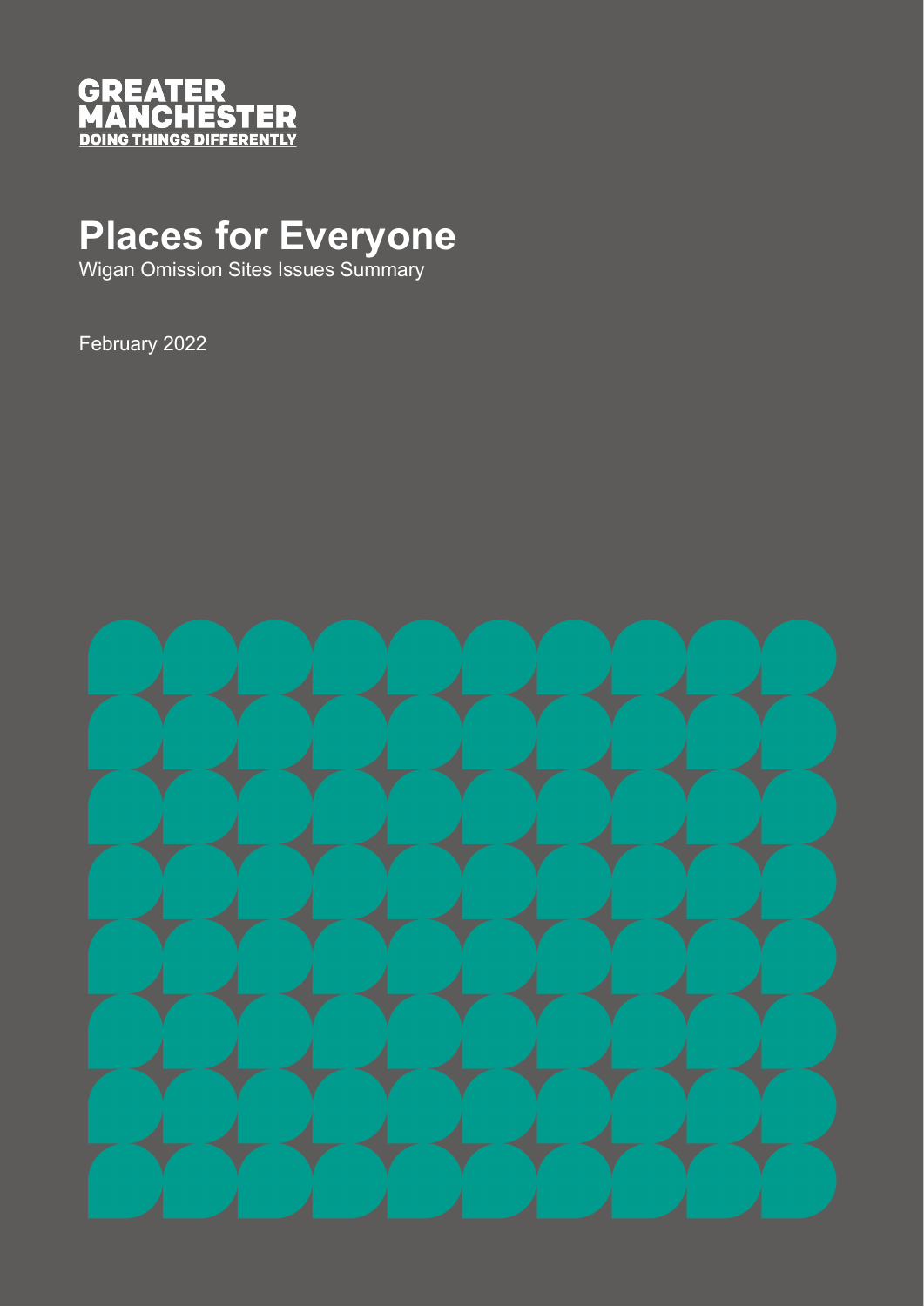## **Omission Sites – Wigan**

A summary of the issues raised in relation to sites omitted from PfE 2021 Chapter 11 Site Allocations and the relevant respondents to PfE 2021 is set out below:

| Row            | Site name        | Summary of representation submitted to PfE2021                         | Summary response to issues raised to PfE2021                                   | Respondent name(s)        |
|----------------|------------------|------------------------------------------------------------------------|--------------------------------------------------------------------------------|---------------------------|
|                | Land at          | Ideally placed to contribute to housing needs. Will help to ensure a   | As set out in Appendix 5 of the Site Selection Background Paper                | <b>Rowland Homes</b>      |
|                | <b>Upholland</b> | more robust housing strategy for Wigan, in terms of meeting need for   | $(03.04.07)$ , this site was submitted as part of the call for sites exercise  |                           |
|                | Road, Orrell     | family housing and providing flexibility. Not dependent on delivering  | (ID ref: 1483627105565 / 1491478405040). It was not considered to              |                           |
|                | $(400$ homes)    | infrastructure in the area, increasing deliverability.                 | meet the site selection criteria and was therefore not considered              |                           |
|                |                  |                                                                        | beyond stage one of the site selection methodology.                            |                           |
|                |                  |                                                                        | Furthermore, the site has a number of constraints including a                  |                           |
|                |                  |                                                                        | significant proportion of Grade 2 agricultural land; a historic landfill site; |                           |
|                |                  |                                                                        | and landfill gas. A number of public rights of way also cross the site.        |                           |
| $\overline{2}$ | Land south of    | The site scores well against the following criteria:                   | Appendix 7 of the Site Selection Background Paper (03.04.09)                   | <b>Barratt Manchester</b> |
|                | <b>Drummers</b>  | 1. Good public transport accessibility despite not being brownfield    | identified this as a predominantly greenfield site in the Green Belt (ID       | Limited                   |
|                | Lane, Bryn       | 2. Proximity to M6                                                     | ref: 279273163), located along the M6 Corridor close to Junction 25. It        |                           |
|                | $(375$ homes)    | 3. Located in Wigan-Bolton growth corridor with good access to         | is in an area of search relating to land that can maximise economic            |                           |
|                |                  | employment at M6 J25                                                   | opportunities to deliver transformational change and/or boost the              |                           |
|                |                  | 4. Part of site is within 800 metres of Bryn local centre              | competitiveness of Greater Manchester (criterion 3). However,                  |                           |
|                |                  | 5. Located within and adjacent to areas of deprivation                 | residential use does not accord with this criterion and the site does not      |                           |
|                |                  | 6. As within the Wigan Bolton Growth Corridor, it could help           | meet any of the other site selection criteria.                                 |                           |
|                |                  | generate demand to deliver a new rapid bus transit scheme.             |                                                                                |                           |
|                |                  | Deliver mix of house types, sizes, tenures and affordable housing.     |                                                                                |                           |
| 3              | Land at          | A non-Green Belt site safeguarded for future development in the        | This is a non-Green Belt site which forms part of the borough's housing        | <b>Persimmon Homes</b>    |
|                | Rectory          | adopted development plan. The wider site is already under              | land supply as set out in the Wigan Strategic Housing Land Availability        | <b>North West</b>         |
|                | Lane,            | construction and therefore already accepted as an appropriate          | Assessment. The site's delivery is subject to Policy H1 of the Standish        |                           |
|                | Standish (438)   | location for housing, with access and services already in place.       | Neighbourhood Plan, which only permits further housing on                      |                           |
|                | homes)           | Allocation of Phase 3 will allow continuity of development at the site | safeguarded land once 1,148 of the homes permitted as at 31 July               |                           |
|                |                  | to ensure the contribution to Wigan's housing land supply to be        | 2017 have been built and occupied, and where it can be demonstrably            |                           |
|                |                  | maintained following sustained under delivery.                         | evidenced that it will not have an unacceptable impact on local                |                           |
|                |                  |                                                                        | infrastructure capacity.                                                       |                           |
| 4              | Land to rear     | A non-Green Belt site safeguarded for future development in the        | This is a non-Green Belt site which forms part of the borough's housing        | <b>Persimmon Homes</b>    |
|                | of 43-99A        | adopted development plan. It is surrounded by existing housing or      | land supply as set out in the Wigan Strategic Housing Land Availability        | North West                |
|                | Pepper Lane,     | residential development under construction, and is owned by            | Assessment. The site's delivery is subject to Policy H1 of the Standish        |                           |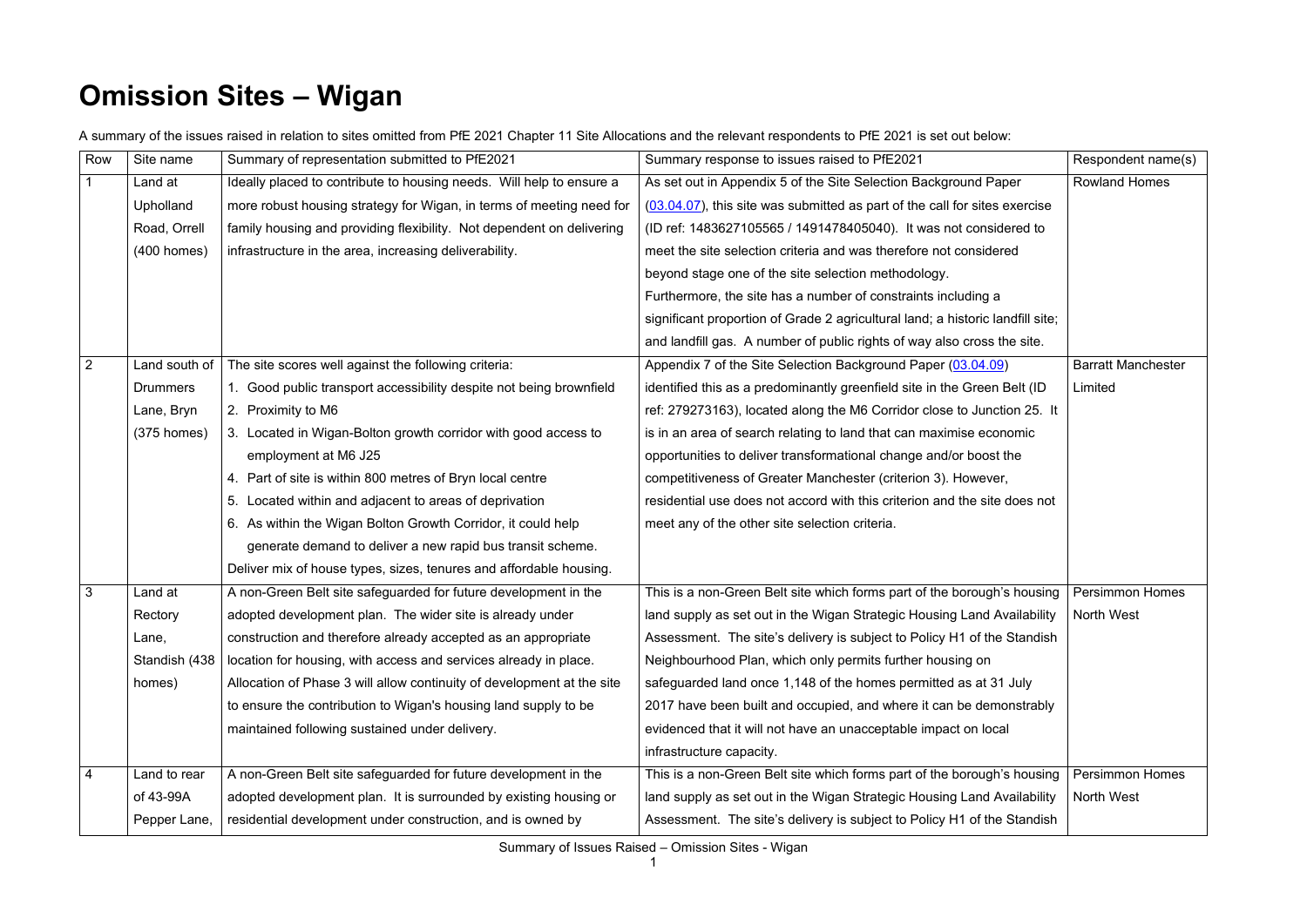Summary of Issues Raised – Omission Sites - Wigan

| Row             | Site name       | Summary of representation submitted to PfE2021                          | Summary response to issues raised to PfE2021                                  | Respondent name(s)      |
|-----------------|-----------------|-------------------------------------------------------------------------|-------------------------------------------------------------------------------|-------------------------|
|                 | Standish (64    | Persimmon, including the access. Accessible by public transport and     | Neighbourhood Plan, which only permits further housing on                     |                         |
|                 | homes)          | within walking distance of schools and Standish town centre.            | safeguarded land once 1,148 of the homes permitted as at 31 July              |                         |
|                 |                 | Development will have an imperceptible impact on the broader            | 2017 have been built and occupied, and where it can be demonstrably           |                         |
|                 |                 | landscape as infill development between the existing settlement and     | evidenced that it will not have an unacceptable impact on local               |                         |
|                 |                 | consented development.                                                  | infrastructure capacity.                                                      |                         |
| $5\phantom{1}$  | Land north of   | Sustainable location close to Bryn Local Centre (1km), Bryn rail        | Appendix 7 of the Site Selection Background Paper (03.04.09)                  | L&Q Estates and         |
|                 | <b>Drummers</b> | station, two bus stops (approx. 100m). Close to a number of             | identified a large proportion of this site (ID ref: 1453296478441 /           | <b>Trafford Housing</b> |
|                 | Lane / West     | employment areas.                                                       | 1453297506096) as a predominantly greenfield site along the M6                | Trust                   |
|                 | of Wigan        |                                                                         | Corridor close to Junction 25. It is in an area of search relating to land    |                         |
|                 | Road, Bryn      |                                                                         | that can maximise economic opportunities to deliver transformational          |                         |
|                 |                 |                                                                         | change and/or boost the competitiveness of Greater Manchester                 |                         |
|                 |                 |                                                                         | (criterion 3). However, residential use does not accord with this             |                         |
|                 |                 |                                                                         | criterion, and it does not meet any of the other site selection criteria.     |                         |
| $6\phantom{1}6$ | Land at         | Murphy Group's only site option for its new hub and to secure their     | As set out in Appendix 5 of the Site Selection Background Paper               | <b>Murphy Group</b>     |
|                 | Wigan Road,     | long term future in the borough and to meet residual housing need.      | $(03.04.07)$ , this site was submitted as part of the call for sites exercise |                         |
|                 | Golborne        | The site is available, suitable and achievable, with no known external  | (ID ref: 1481526931355). It was not considered to meet the site               |                         |
|                 | (employment     | factors rendering it unavailable. A highly sustainable and suitable     | selection criteria and was therefore not considered beyond stage one          |                         |
|                 | and housing)    | location. Expansion to the north is a logical and realistic option when | of the site selection methodology.                                            |                         |
|                 |                 | considered in context with adjacent residential approvals (Rothwells    |                                                                               |                         |
|                 |                 | Farm).                                                                  |                                                                               |                         |
| $\overline{7}$  | Leyland         | In single ownership, and free from constraints. Able to offer           | As set out in Appendix 5 of the Site Selection Background Paper               | <b>Murphy Group</b>     |
|                 | Green Road,     | substantial local benefits as part of a sustainable cross boundary      | $(03.04.07)$ , this site was submitted as part of the call for sites exercise |                         |
|                 | Garswood        | extension to Garswood.                                                  | (ID ref: 1480419397410). It was not considered to meet the site               |                         |
|                 |                 |                                                                         | selection criteria and was therefore not considered beyond stage one          |                         |
|                 |                 | Land on the St Helens side is set to be released from the Green Belt    | of the site selection methodology.                                            |                         |
|                 |                 | and safeguarded for housing.                                            |                                                                               |                         |
| 8               | Land at         | Significant employment development within M6 corridor with excellent    | Appendix 7 of the Site Selection Background Paper (03.04.09), (ID ref:        | Harworth Group Plc.     |
|                 | Latham Lane,    | access to M6 Junction 26 and M58 Junction 1. Significant job            | 1452265240777 / 1452859560331) concludes that this site is                    |                         |
|                 | Wigan           | creation including 485 during construction, and 1,770 in perpetuity     | strategically located for manufacturing and warehousing development           |                         |
|                 | $(104,000$ sqm  | including 1,225 in logistics, and 425 office workers. Has potential to  | in Wigan and a strategic opportunity for Greater Manchester, with the         |                         |
|                 | оf              | improve access to existing employment areas at Heinz and Martland       | employment development meeting criterion 3. The site was previously           |                         |
|                 | employment      | Park to the north east which will benefit the local road network.       | proposed as an employment led allocation in the 2016 GMSF. This               |                         |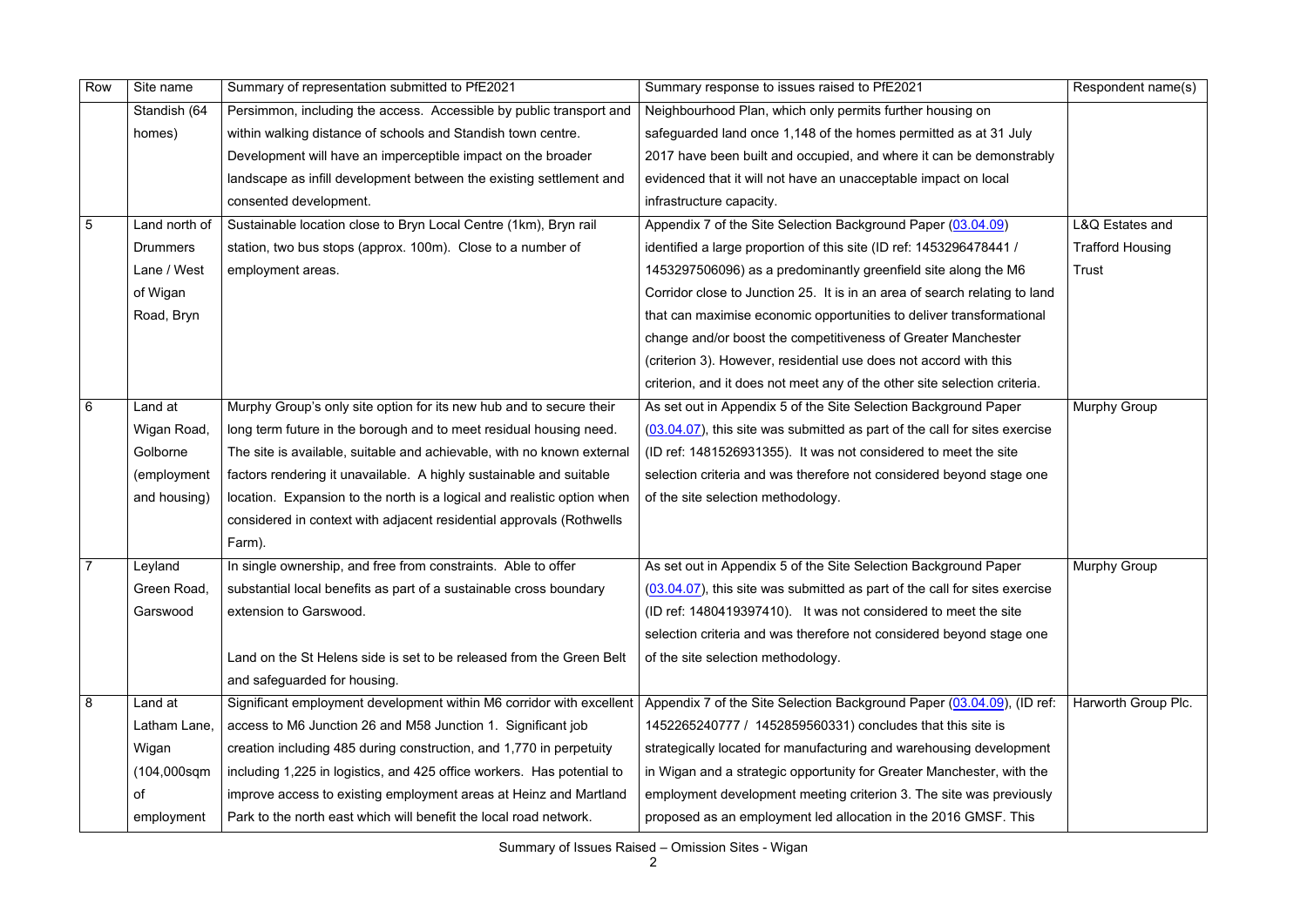Summary of Issues Raised – Omission Sites - Wigan

| Row | Site name             | Summary of representation submitted to PfE2021                           | Summary response to issues raised to PfE2021                                  | Respondent name(s)          |
|-----|-----------------------|--------------------------------------------------------------------------|-------------------------------------------------------------------------------|-----------------------------|
|     | floorspace            |                                                                          | included some housing which, whilst not meeting the criteria for Priority     |                             |
|     | and 300               |                                                                          | 3, formed a logical extension to an existing housing area and was             |                             |
|     | homes)                |                                                                          | within a part of the site which would be removed from the Green Belt to       |                             |
|     |                       |                                                                          | achieve an appropriate defensible boundary. However, despite its              |                             |
|     |                       |                                                                          | strategic and local benefits, employment development is no longer             |                             |
|     |                       |                                                                          | required quantitatively to address needs to 2037. Subsequently, the           |                             |
|     |                       |                                                                          | housing is no longer proposed for allocation, as without the                  |                             |
|     |                       |                                                                          | employment it does not address any of the site selection criteria.            |                             |
| 9   | Wigan Road,           | The plan needs to identify considerably more land for housing in         | As set out in Appendix 5 of the Site Selection Background Paper               | Seddon Homes                |
|     | Standish (280         | locations that are not reliant on public sector funding. The site is not | $(03.04.07)$ , this site was submitted as part of the call for sites exercise | Limited                     |
|     | homes)                | reliant on any external funding and can be delivered within the first 5  | (ID ref: 1478527595577). It was not considered to meet the site               |                             |
|     |                       | years of the plan.                                                       | selection criteria and was therefore not considered beyond stage one          |                             |
|     |                       |                                                                          | of the site selection methodology.                                            |                             |
|     |                       | Suitable and sustainable location for housing, available now. Served     |                                                                               |                             |
|     |                       | by numerous bus routes. Unconstrained in terms of access,                |                                                                               |                             |
|     |                       | infrastructure, flood risk or land contamination. Not of landscape or    |                                                                               |                             |
|     |                       | special ecological value. In single ownership and controlled by a        |                                                                               |                             |
|     |                       | willing landowner.                                                       |                                                                               |                             |
| 10  | Land at               | Whilst not in the Green Belt, the GB Assessment assesses this site       | This is a non-Green Belt site which forms part of the borough's housing       | Seddon Homes Ltd            |
|     | Rowton Rise,          | as part of Parcel WG011, and concludes it is an appropriate site.        | land supply as set out in the Wigan Strategic Housing Land Availability       |                             |
|     | Standish (up          |                                                                          | Assessment. The site's delivery is subject to Policy H1 of the Standish       |                             |
|     | to 90 homes)          | The site is available, unconstrained, not of landscape or special        | Neighbourhood Plan, which only permits further housing on                     |                             |
|     |                       | ecological value, in single ownership and controlled by a willing        | safeguarded land once 1,148 of the homes permitted as at 31 July              |                             |
|     |                       | landowner.                                                               | 2017 have been built and occupied, and where it can be demonstrably           |                             |
|     |                       |                                                                          | evidenced that it will not have an unacceptable impact on local               |                             |
|     |                       |                                                                          | infrastructure capacity. Vehicular access into the site also needs to be      |                             |
|     |                       |                                                                          | resolved.                                                                     |                             |
| 11  | <b>Astley Driving</b> | The site comprises a logical and small-scale urban extension. It has     | As set out in Appendix 5 of the Site Selection Background Paper               | <b>Trustees of Houghton</b> |
|     | Range,                | good access to public transport and local services. It does not          | $(03.04.07)$ , this site was submitted as part of the call for sites exercise | <b>Concrete Pension</b>     |
|     | Manchester            | perform a strong Green Belt function, and development would be           | (ID ref: 1478527595577). It was not considered to meet the site               | Scheme                      |
|     | Road, Astley          | well-contained by readily recognisable and defensible boundaries.        | selection criteria and was therefore not considered beyond stage one          |                             |
|     | $(180$ homes)         | There are no major constraints in terms of highways, ecology and         | of the site selection methodology.                                            |                             |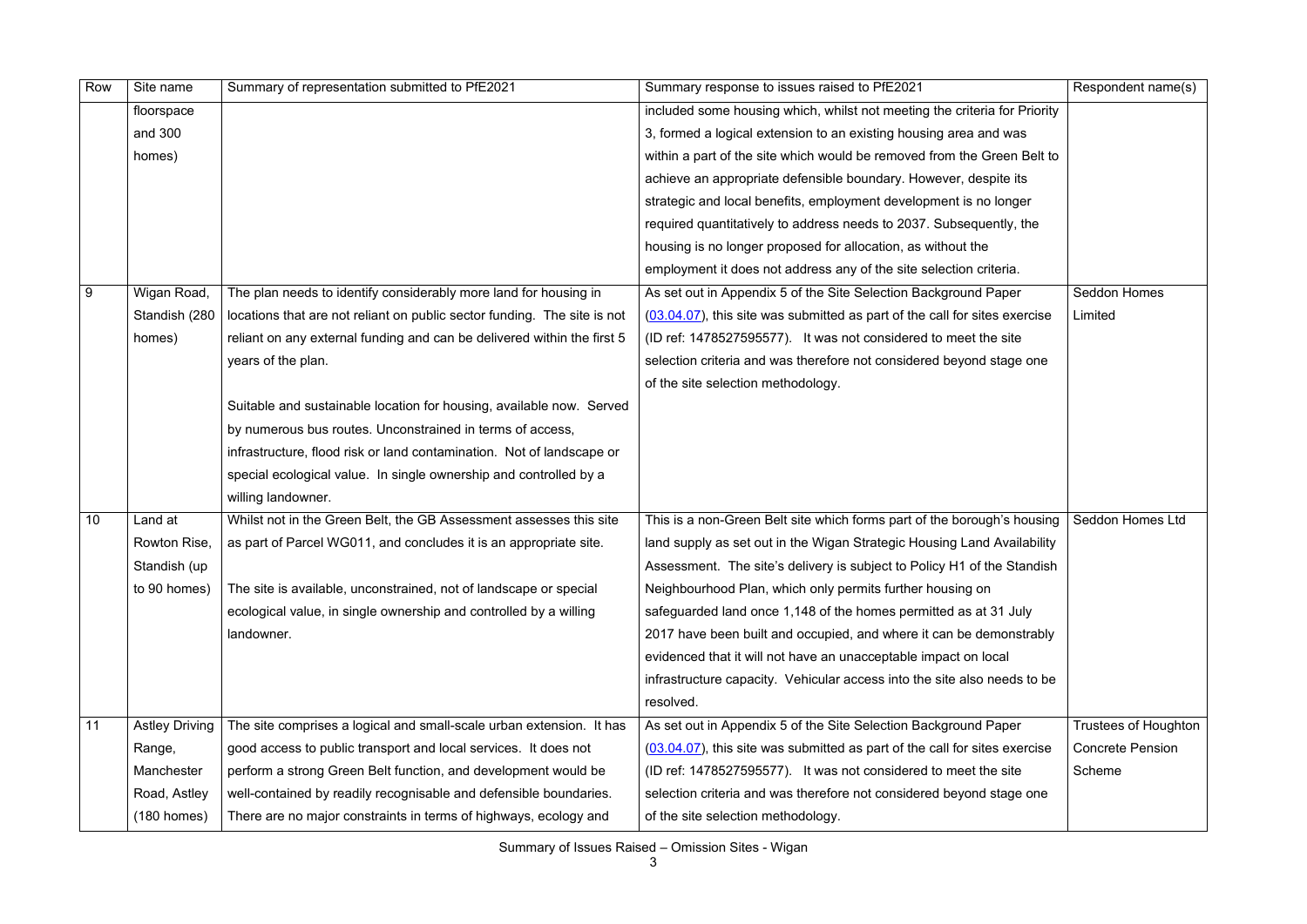| Row | Site name     | Summary of representation submitted to PfE2021                         | Summary response to issues raised to PfE2021                             | Respondent name(s)  |
|-----|---------------|------------------------------------------------------------------------|--------------------------------------------------------------------------|---------------------|
|     |               | arboriculture. The Wigan Borough Open Space, Sport & Recreation        |                                                                          |                     |
|     |               | Provision and Needs Assessment concludes there is sufficient           |                                                                          |                     |
|     |               | provision of sports facilities within Tyldesley and Astley and of golf |                                                                          |                     |
|     |               | facilities across the borough.                                         |                                                                          |                     |
| 12  | Land north of | The expansion would deliver a significant critical mass of population  | This site is not needed quantitatively because sufficient housing land   | Peel L&P            |
|     | Mosley        | and significant additional benefits, including:                        | has been identified to meet housing requirements.                        | Investments (North) |
|     | Common        | A greater contribution to housing needs.                               |                                                                          | Ltd                 |
|     | (extension of | Maximising sustainable travel – making best use of the wide-           | As set out in paragraph 14.3 of the North of Mosley Common Topic         |                     |
|     | allocation to | ranging sustainable travel options (the Guided Busway, National        | Paper (10.10.12), the Green Belt in this area plays an important role in |                     |
|     | north)        | Cycle Network and Wigan-Manchester rail line). Its scale would         | checking the unrestricted sprawl of Tyldesley and Worsley; providing a   |                     |
|     |               | be sufficient to support an extension to the existing shuttle bus to   | strong sense of openness; preventing the neighbouring towns of           |                     |
|     |               | Walkden and, particularly on the northern part, would provide          | Tyldesley, Walkden and Worsley from merging; and safeguarding the        |                     |
|     |               | additional patronage to support a new rail station at Little Hulton.   | countryside from encroachment.                                           |                     |
|     |               | More social infrastructure, including a larger new primary school      |                                                                          |                     |
|     |               | and a local centre.                                                    | The Stage 2 GM Green Belt Study: Assessment of Proposed                  |                     |
|     |               | It has the potential to provide almost triple the amount of green      | Allocations (Addendum, 2021) (07.01.23) concludes that the two           |                     |
|     |               | infrastructure compared to draft allocation, providing over 37ha of    | parcels within the proposed site allocation at Mosley Common north of    |                     |
|     |               | additional publicly accessible green space.                            | the busway will result in high and moderate/high harm to the Green       |                     |
|     |               |                                                                        | Belt. Though it is considered that the benefits of the scheme, including |                     |
|     |               | It would also ensure that the built development extends to existing    | direct access to the LSM Busway, outweigh this harm. However, the        |                     |
|     |               | clearly defined boundaries rather than cutting across a field as       | proposed expansion would both increase Green Belt harm, whilst being     |                     |
|     |               | proposed in the draft allocation.                                      | less proximate to busway services.                                       |                     |
|     |               |                                                                        |                                                                          |                     |
|     |               |                                                                        | The policy requires new school, community and health provision on-       |                     |
|     |               |                                                                        | site to meet the demand generated by the development regardless of       |                     |
|     |               |                                                                        | its scale.                                                               |                     |
|     |               |                                                                        |                                                                          |                     |
|     |               |                                                                        | Clause 10 of Policy JP Allocation 35 requires the development to         |                     |
|     |               |                                                                        | provide a robust landscaped boundary with open countryside in the        |                     |
|     |               |                                                                        | Green Belt to the north.                                                 |                     |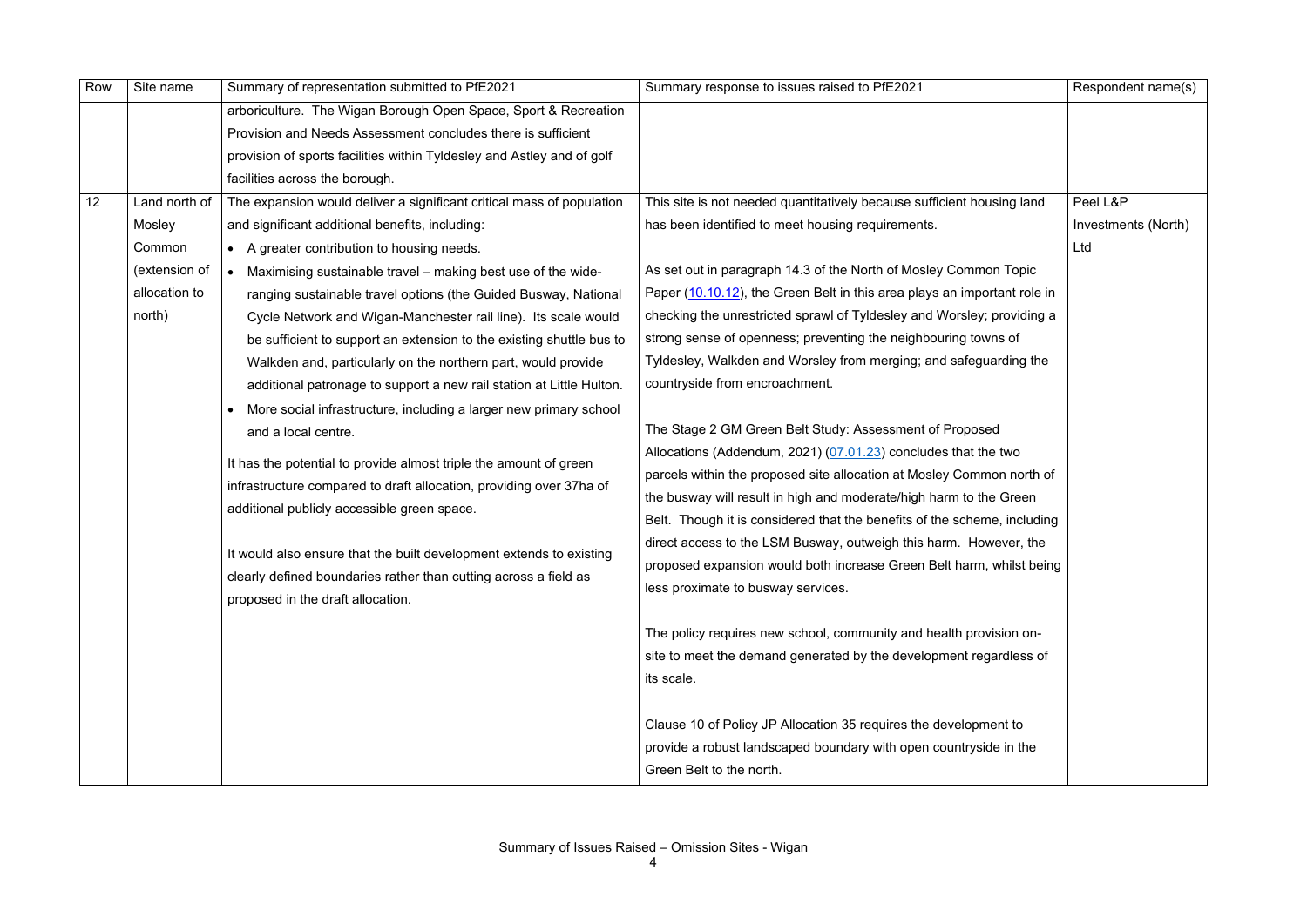| Row | Site name         | Summary of representation submitted to PfE2021                              | Summary response to issues raised to PfE2021                              | Respondent name(s)  |
|-----|-------------------|-----------------------------------------------------------------------------|---------------------------------------------------------------------------|---------------------|
| 13  | Astley and        | The site is in a sustainable location. It is well related to the existing   | This site (ID ref: 1072843252) was assessed in Appendix 7 of the Site     | Peel L&P            |
|     | <b>Boothstown</b> | urban area and has firm and clearly defined boundaries on all sides.        | Selection Background Paper (03.04.09), which concludes that it does       | Investments (North) |
|     | (815 homes        | It has direct access to the East Lancashire Road, such that it is well      | not meet any of the site selection criteria.                              | Ltd                 |
|     | and 13.75ha       | located for access to a range of destinations through Greater               |                                                                           |                     |
|     | of B2/B8)         | Manchester and beyond.                                                      | As it offers an attractive location for new housing, the site was         |                     |
|     |                   | It is suitable for a mixed use residential and employment                   | proposed for allocation in the 2016 GMSF for 1,000 homes, on the          |                     |
|     |                   | development and is not subject to any insurmountable environmental          | premise that it delivered significant public transport infrastructure to  |                     |
|     |                   | or other constraints.                                                       | provide much enhanced sustainable connectivity with the Regional          |                     |
|     |                   |                                                                             | Centre. However, the site is currently remote from services and           |                     |
|     |                   | It was identified as an allocation for 'about 1000 units' in the 2016       | existing public transport provision and the level of improvements         |                     |
|     |                   | draft GMSF; recognising the contribution that the site can make to          | required are no longer considered feasible or viable within the plan      |                     |
|     |                   | both the quantitative requirement and qualitative need to improve the       | period.                                                                   |                     |
|     |                   | housing stock in the borough.                                               |                                                                           |                     |
| 14  | West of           | Located to the west of Astley and east of Gin Pit Village, it comprises     | This site (ID ref: 1453388856652) was assessed in Appendix 7 of the       | Peel L&P            |
|     | Astley (430       | land that is currently in agricultural use. It is defined by existing built | Site Selection Background Paper (03.04.09). It is located within an       | Investments (North) |
|     | homes)            | development to the east and west, and mature landscaping to the             | area of search due to being located close to an area of deprivation at    | Ltd                 |
|     |                   | northern and southern boundaries. It is close to a range of facilities      | Higher Folds and partly within 800 metres of stops on the LSM Guided      |                     |
|     |                   | including four schools, Tyldesley town centre and a local centre all        | Busway. Despite this, the site has a negligible relationship with the     |                     |
|     |                   | within 1km. The LSM Guided Busway is within 1km to the north of             | deprived area and therefore has only limited potential to have a          |                     |
|     |                   | the site, providing opportunities for regular and efficient access by       | regenerative impact. Whilst part of the site is within 800 metres of the  |                     |
|     |                   | public transport to the regional centre, and Leigh.                         | LSM Busway, access via existing footpaths would be over 1,000             |                     |
|     |                   |                                                                             | metres walk, with limited scope to reduce this.                           |                     |
| 15  | Land at Mill      | The site would comprise a logical and small-scale urban extension to        | This site (ID ref: 1447079074706/ 1519063999011) was assessed in          | Wainhomes (NW) Ltd  |
|     | Farm,             | the existing settlement. It would assist in supporting strategic            | Appendix 7 of the Site Selection Background Paper (03.04.09). It is       |                     |
|     | Downall           | employment draft allocations along the M6 growth corridor. It has           | within an area of search relating to land that can maximise economic      |                     |
|     | Green Road,       | potential to support a suitably skilled workforce within an easy and        | opportunities to deliver transformational change and/or boost the         |                     |
|     | Ashton-in-        | convenient distance of the draft allocation at M6 Junction 25. An           | competitiveness of Greater Manchester (criterion 3). However, the site    |                     |
|     | Makerfield        | independent assessment has concluded the site does not perform a            | is being promoted for housing which is not in accordance with this        |                     |
|     | $(400$ homes)     | strong Green Belt function. The development of the site is                  | criterion, and it does not meet any of the other site selection criteria. |                     |
|     |                   | acceptable in landscape terms, and there are no major constraints in        | Development of this site could also lead to Green Belt harm by            |                     |
|     |                   | terms of ecology, arboriculture, highways and transport.                    | contributing to the merging of Bryn with Garswood.                        |                     |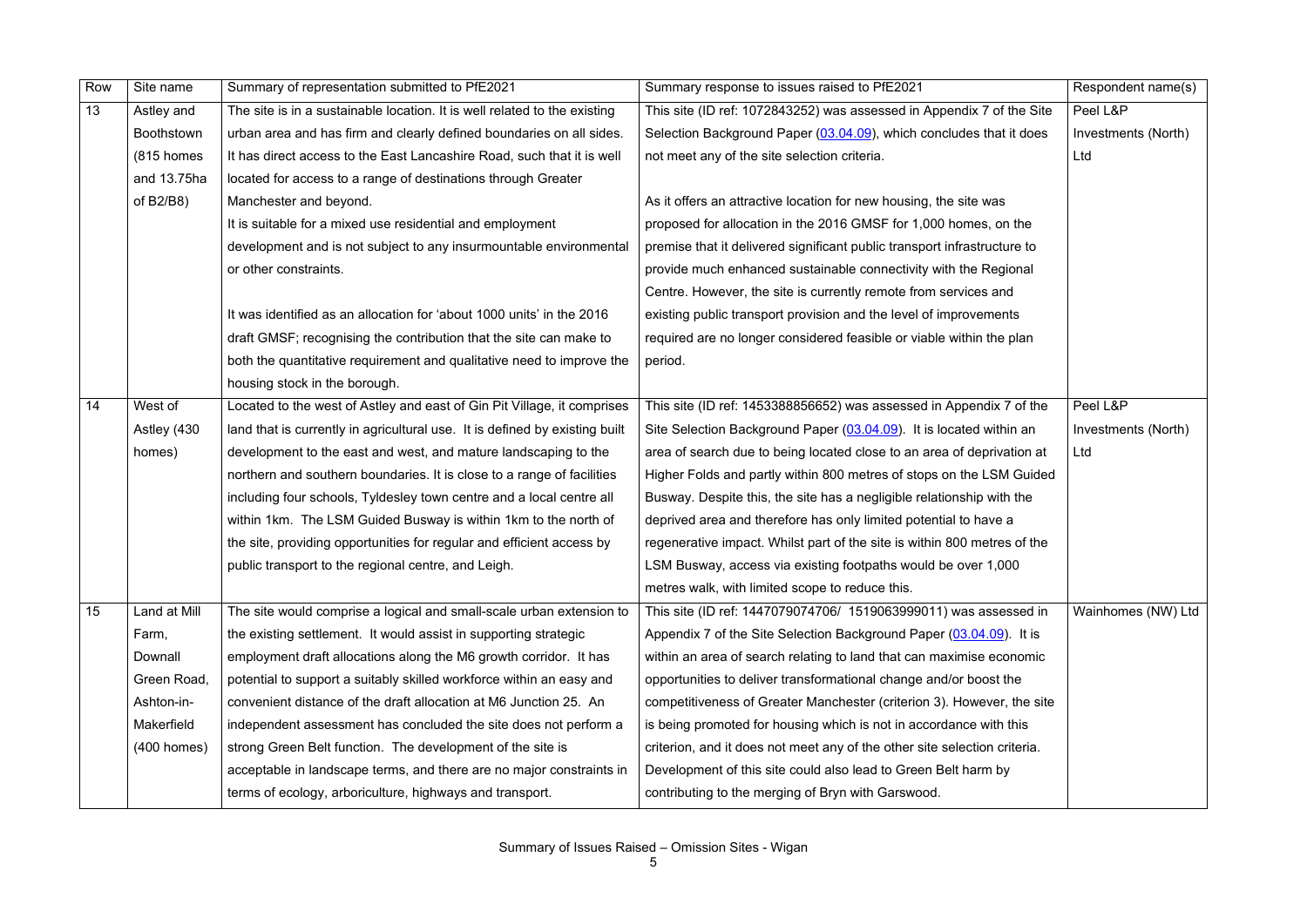| Row | Site name          | Summary of representation submitted to PfE2021                          | Summary response to issues raised to PfE2021                             | Respondent name(s)           |
|-----|--------------------|-------------------------------------------------------------------------|--------------------------------------------------------------------------|------------------------------|
| 16  | Land south of      | Part of the site has outline planning permission for 830 dwellings      | This site is not within the Green Belt. It is designated as land         | <b>Tarleton Estates</b>      |
|     | Atherton           | (September 2021) and the first phase (120 dwellings) has been sold      | safeguarded for future development in the adopted development plan       | Limited                      |
|     | (1, 150)           | to a developer. The remainder has potential for 320 homes which is      | for Wigan and is identified in the borough's housing land supply to      |                              |
|     | homes)             | currently designated as land safeguarded for future housing             | meet needs to 2037.                                                      |                              |
|     |                    | development.                                                            |                                                                          |                              |
| 17  | Land at            | 19 hectare site to the north of Wigan Road in New Springs. It was       | Appendix 9 of the Site Selection Background Paper (03.04.11),            | Harworth Group Plc.          |
|     | Wigan Road,        | previously proposed as a housing allocation in the 2016 GMSF but is     | confirms that the site (ID ref: 1455204012388) is within Area of Search  |                              |
|     | <b>New Springs</b> | no longer proposed for allocation.                                      | (WI-16-1). The site was originally proposed as a housing allocation in   |                              |
|     | (Housing)          |                                                                         | GMSF 2016. However, it was removed following viability concerns          |                              |
|     |                    |                                                                         | raised by the previous site promoter, primarily related to previous open |                              |
|     |                    |                                                                         | cast mining activities on a significant part of the site which would     |                              |
|     |                    |                                                                         | require substantial remediation.                                         |                              |
| 18  | <b>Land South</b>  | Land South of Pennington should be considered for Green Belt            | This forms part of a site formerly proposed as a site allocation for     | <b>Milnes Gaskell Estate</b> |
|     | of Pennington      | release and allocation, either for employment development or as a       | employment uses in the 2019 GMSF (South of Pennington).                  |                              |
|     | (Employment)       | safeguarded site.                                                       | Employment development is no longer proposed for allocation, as          |                              |
|     |                    |                                                                         | despite its strategic and local benefits, its development is not needed  |                              |
|     |                    |                                                                         | quantitatively to address identified employment needs to 2037.           |                              |
|     |                    |                                                                         |                                                                          |                              |
|     |                    |                                                                         | The site is also irregular in shape with weak defensible boundaries to   |                              |
|     |                    |                                                                         | the north and east and does not form a logical extension of the urban    |                              |
|     |                    |                                                                         | area. The site is also constrained by overhead power lines and 2         |                              |
|     |                    |                                                                         | substations and has poor access to local services by walking, cycling    |                              |
|     |                    |                                                                         | and/or public transport.                                                 |                              |
| 19  | Land at John       | The site should be allocated to ensure the plan meets housing needs     | This site (ID ref: 1452259931290/ 1453294121057) was assessed in         | <b>Steven Breheny</b>        |
|     | Pit/ Taylor Pit    | to 2037. The proposed development comprises around 300 homes            | Appendix 7 of the Site Selection Background Paper (03.04.09). It is      |                              |
|     | <b>Wigan Lower</b> | (including an appropriate mix of dwelling types, sizes and tenures i.e. | within the SW of Standish Area of Search which meets criteria 1 and 6    |                              |
|     | Road (300          | affordable housing); the creation of a country park; including tourist  | on the basis that parts of the area contain previously developed land,   |                              |
|     | homes)             | accommodation in the form of woodland lodges; pedestrian and cycle      | and some parts are close to an area of deprivation (Beech Hill). Whilst  |                              |
|     |                    | connections with the existing network; and highway access from          | part of the site is previously developed land, much of it has now        |                              |
|     |                    | Wigan Lower Road.                                                       | blended into the landscape. The site also does not have a sufficient     |                              |
|     |                    |                                                                         | relationship with the deprived area at Beech Hill to have any            |                              |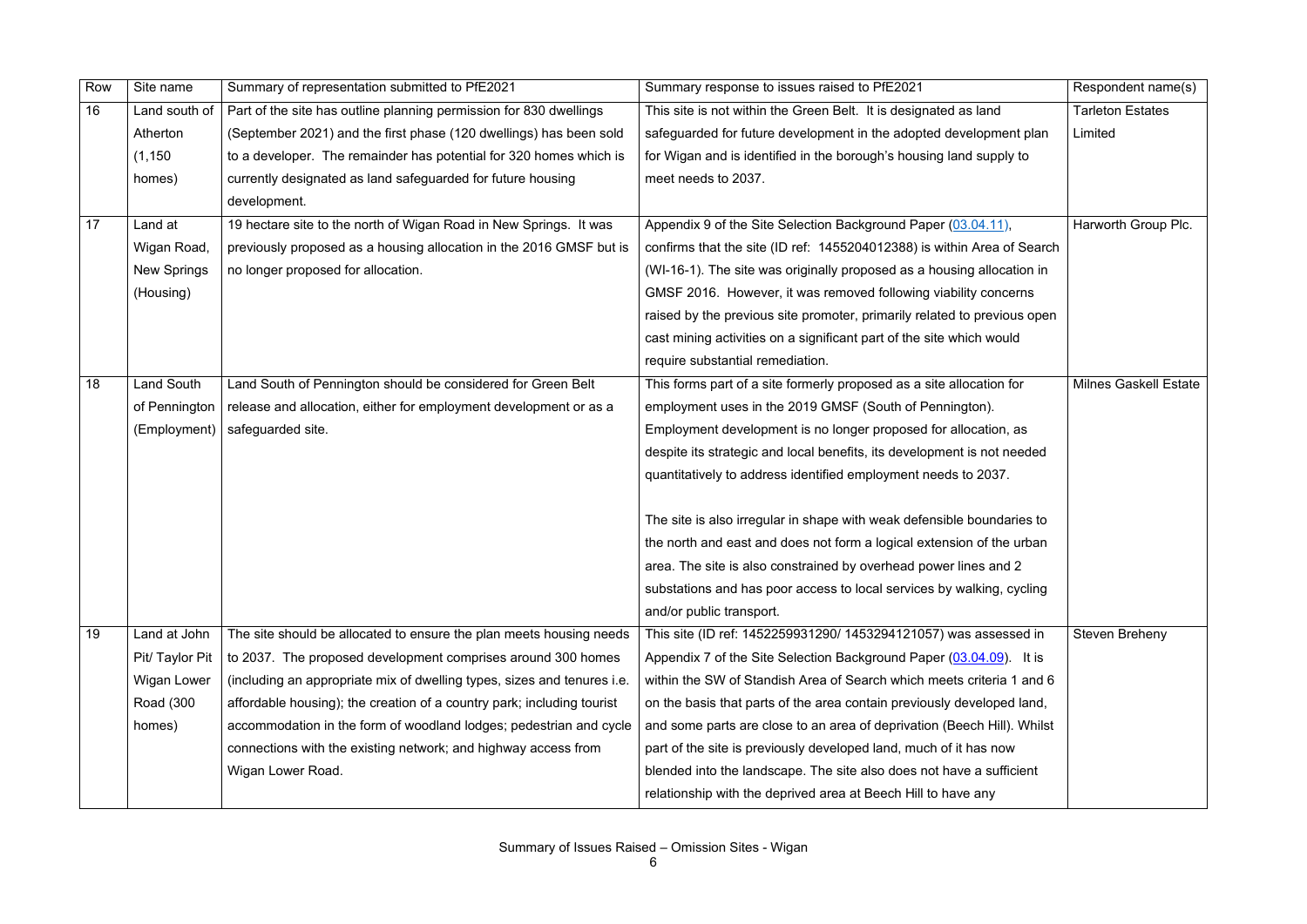Summary of Issues Raised – Omission Sites - Wigan

| Row | Site name     | Summary of representation submitted to PfE2021                            | Summary response to issues raised to PfE2021                                  | Respondent name(s)         |
|-----|---------------|---------------------------------------------------------------------------|-------------------------------------------------------------------------------|----------------------------|
|     |               |                                                                           | regenerative impact. Access to local services by walking, cycling or          |                            |
|     |               |                                                                           | public transport is also poor.                                                |                            |
| 20  | Land East of  | The site has potential for up to 600 dwellings.                           | The site is designated as land safeguarded for future development in          | Lilford 2005 Limited       |
|     | Atherton (600 |                                                                           | the adopted Wigan Unitary Development Plan (2006) and identified              |                            |
|     | homes)        |                                                                           | within a broad location for new development (600 homes) in the Wigan          |                            |
|     |               |                                                                           | Local Plan Core Strategy. It is not in the Green Belt. The principle of       |                            |
|     |               |                                                                           | development on the site is therefore already established, with the site       |                            |
|     |               |                                                                           | forming part of the borough's identified housing land supply to 2037.         |                            |
| 21  | Crompton      | The reallocation of the land from agriculture to land allocated for       | As set out in Appendix 5 of the Site Selection Background Paper               | Plan:8 Town Planning       |
|     | House Farm    | residential development will be an essential proposition in the proper    | $(03.04.07)$ , this site was submitted as part of the call for sites exercise | Ltd                        |
|     | Off Hope      | forward planning of the area. This will help create a better and more     | (Ref: 581426103). It was not considered to meet the site selection            |                            |
|     | Lane, Leigh   | productive Greater Manchester and Wigan.                                  | criteria and was therefore not considered beyond stage one of the site        |                            |
|     | (Housing)     | The land identified above is not open to public access as it is private   | selection methodology.                                                        |                            |
|     |               | land. The owner wishes that the site be put to good use through           |                                                                               |                            |
|     |               | construction of houses.                                                   |                                                                               |                            |
|     |               | In terms of the current policy the site is not allocated for a use but is |                                                                               |                            |
|     |               | washed over by current Green Belt designation.                            |                                                                               |                            |
| 22  | Lee Lane      | The Site is well located to support delivery of new homes. The            | This site (ID ref: 1452258210909 / 1452517268309) was assessed in             | <b>Miller Homes</b>        |
|     | Farm, Abram,  | proposed development at the Site can deliver:                             | Appendix 7 of the Site Selection Background Paper (03.04.09).<br>This         |                            |
|     | Wigan         | • Around 450 homes include affordable housing;                            | identified the site as within an area of search that adjoins an area of       |                            |
|     |               | • An area of land to be made available for a new primary school; and,     | deprivation. However, the site is remote from this area of deprivation,       |                            |
|     |               | • Generous areas of open greenspace providing recreational                | and separated by an area of Green Belt. It would therefore only have          |                            |
|     |               | opportunities, landscape and ecological enhancements.                     | limited ability to have a regenerative impact. The site is also remote        |                            |
|     |               |                                                                           | from public transport.                                                        |                            |
| 23  | Land west of  | 17 acre greenfield site in agricultural use located north of Appley       | This site (ID ref: 1452867129000 / 1448285819038 / 1473776652977)             | <b>Story Homes Limited</b> |
|     | Back Lane,    | Bridge on the western side of the M6 Motorway, close to Junction 27.      | is assessed in Appendix 7 of the Site Selection Background Paper              |                            |
|     | Appley        | In single ownership. Story Homes have a legal interest in the site        | $(03.04.09)$ . This identified the site as within an area of search relating  |                            |
|     | Bridge        | and are promoting it for residential development. The site is             | to land that can maximise economic opportunities to deliver                   |                            |
|     | (Housing)     | bordered by housing to the south west, woodland to the north and the      | transformational change and/or boost the competitiveness of Greater           |                            |
|     |               | west, and a garden centre and a row of terraced houses to the north       | Manchester (criterion 3). However, the site is being promoted for             |                            |
|     |               | east.                                                                     | residential use which is not in accordance with this criterion, and it        |                            |
|     |               |                                                                           | does not meet any of the other site selection criteria.                       |                            |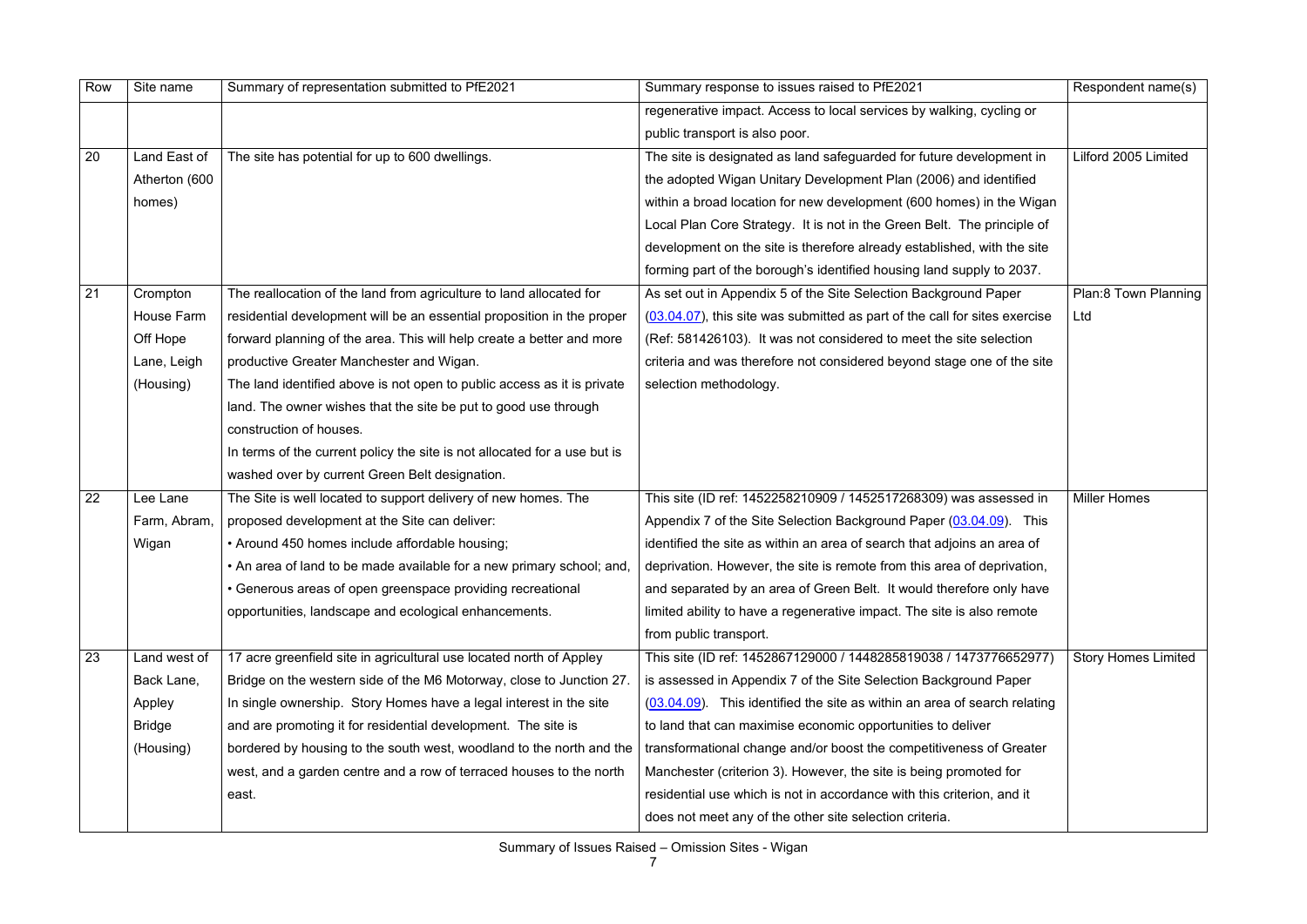| Row | Site name           | Summary of representation submitted to PfE2021                           | Summary response to issues raised to PfE2021                                | Respondent name(s)         |
|-----|---------------------|--------------------------------------------------------------------------|-----------------------------------------------------------------------------|----------------------------|
| 24  | Land west of        | 14.5 hectare site located to the north west of Standish, approximately   | This site (ID ref: 1474971582632 / 1453292105297 / 1452162194963)           | <b>Story Homes Limited</b> |
|     | Old Pepper          | 930 metres from M6 Junction 27. The site is within two ownerships        | is assessed in Appendix 7 of the Site Selection Background Paper            |                            |
|     | Lane,               | and Story Homes are now working in partnership with the landowners       | $(03.04.09)$ .                                                              |                            |
|     | Standish            | to progress the site and to promote it for housing. It is a greenfield   | This identified the site as within an area of search relating to land that  |                            |
|     | (Housing)           | site used for arable farming, bordered by existing housing to the        | can maximise economic opportunities to deliver transformational             |                            |
|     |                     | south, south west, east and north.                                       | change and/or boost the competitiveness of Greater Manchester               |                            |
|     |                     |                                                                          | (criterion 3). However, the site is being promoted for residential use      |                            |
|     |                     |                                                                          | which is not in accordance with this criterion, and it does not meet any    |                            |
|     |                     |                                                                          | of the other site selection criteria.                                       |                            |
| 25  | Land                | Barratt is actively promoting the site, seeking its removal from the     | This site has previously been considered as two sites: North Lane,          | <b>Barratt Manchester</b>  |
|     | between             | Green Belt and its allocation for residential development, with up to    | Astley (ref. 1490110617135) and South Lane, Astley (ref.                    |                            |
|     | North Lane          | 200 dwellings.                                                           | 1492611541603).                                                             |                            |
|     | and South           |                                                                          |                                                                             |                            |
|     | Lane, Astley        | The site is within a highly sustainable location. It shares a close      | Appendix 7 of the Site Selection Background Paper (03.04.09),               |                            |
|     |                     | relationship with the existing built form, abutting the urban area on    | identifies both sites within an area of search close to an area of          |                            |
|     |                     | three sides and is visually well contained. A residential allocation of  | deprivation at Higher Folds and partly within an 800 metre buffer of        |                            |
|     |                     | this site would 'round off' the existing built form to deliver new homes | stops on the LSM Guided Busway. However, the site is a proposed             |                            |
|     |                     | close to local services at facilities at Astley.                         | extension to the Tyldesley / Astley area to the east, which is over 800     |                            |
|     |                     |                                                                          | metres from busway stops and falls outside LSOAs in the top 10%             |                            |
|     |                     |                                                                          | most deprived nationally, with no relationship with Higher Folds. There     |                            |
|     |                     |                                                                          | is therefore limited potential for them to have a regenerative impact on    |                            |
|     |                     |                                                                          | this area of deprivation.                                                   |                            |
| 26  | Walmsley            | The site is the residual agricultural land of Walmsley House Farm -      | The site is broadly the southern half of a site identified through the call | <b>Peter Rowlinson</b>     |
|     | House Farm,         | the loss of land previously, from the farm to the Persimmon              | for sites (ref:1452522968652) previously. Appendix 7 of the Site            |                            |
|     | Green Lane,         | development, has effectively made Walmsley House Farm unviable           | Selection Background Paper (03.04.09), identifies the larger site as not    |                            |
|     | <b>Higher Folds</b> | and the owner is looking to sell. It is approximately 3.4 hectares, in   | needed because sufficient housing land has been identified in Wigan to      |                            |
|     | (90 houses)         | multiple ownerships, with some owned by Wigan Council.                   | meet housing requirements. The site is predominantly greenfield. It is      |                            |
|     |                     | This site will form a logical extension to the nearly complete           | in close proximity to the LSM Guided busway but there are no stops in       |                            |
|     |                     | Persimmon development. It is surrounded by land owned by Wigan           | close proximity or direct routes to the nearest stop, which is located      |                            |
|     |                     | Council formerly the spoilheaps to the now reclaimed Bedford             | near Holden Road in Leigh. The site is relatively small in scale and        |                            |
|     |                     | Colliery so there is a clear boundary and control over any future        | would have a relatively limited impact on delivering regeneration in        |                            |
|     |                     | expansion.                                                               | Higher Folds, which is an area of high deprivation.                         |                            |